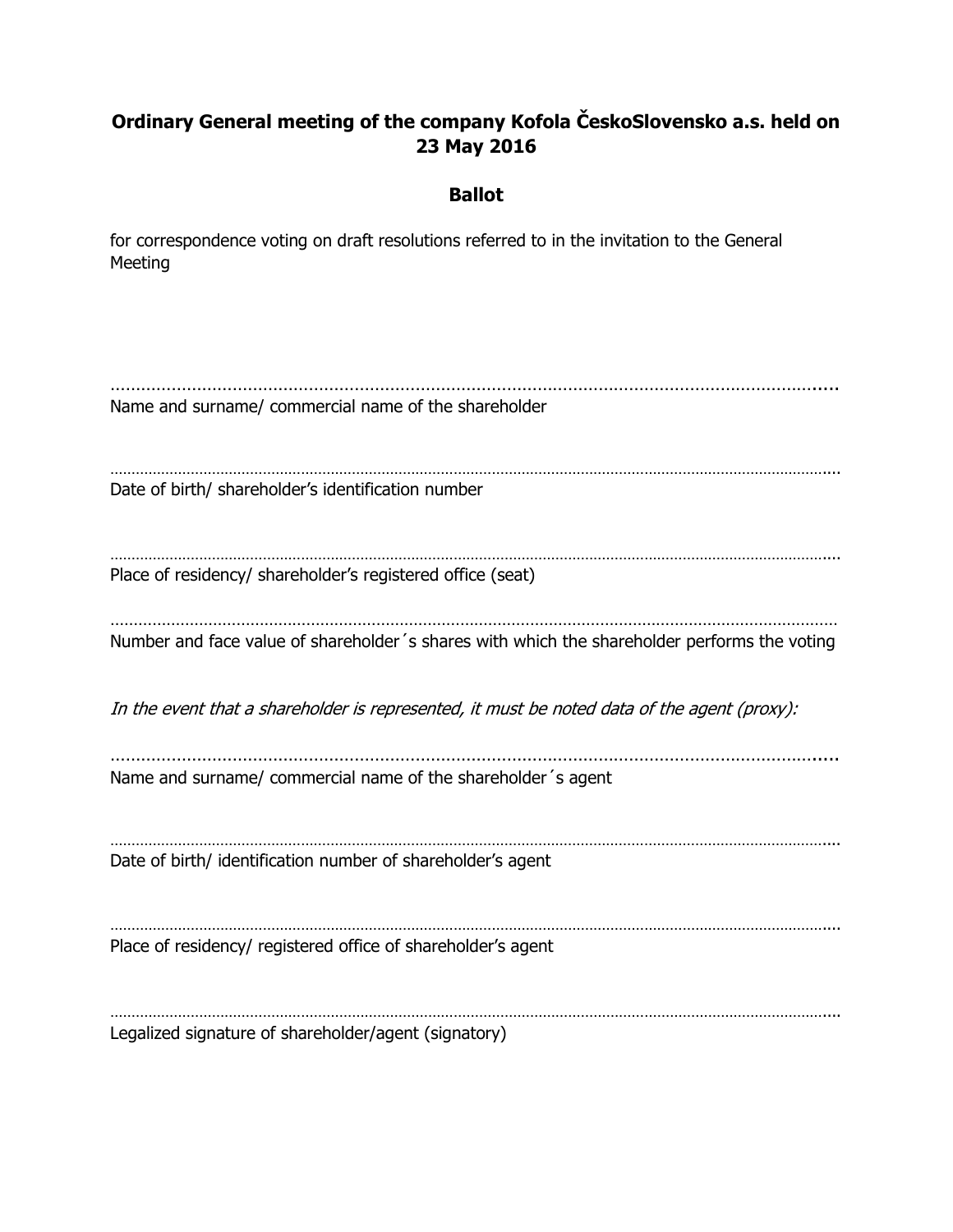## **Ordinary General meeting of the company Kofola ČeskoSlovensko a.s. held on 23 May 2016**

## **Ballot**

for correspondence voting on draft resolutions referred to in the invitation to the General Meeting

| Resolution of the item no. 2: Approval of the Rules of Procedure of the General meeting,<br>election of a chairman of the General meeting, minute taker, minute verifiers and<br>scrutinisers                                                                                                                                                                                                                                                                                                                                                                                                                                                                                                                                                                                                                                                                                                                      |            |                |                |
|--------------------------------------------------------------------------------------------------------------------------------------------------------------------------------------------------------------------------------------------------------------------------------------------------------------------------------------------------------------------------------------------------------------------------------------------------------------------------------------------------------------------------------------------------------------------------------------------------------------------------------------------------------------------------------------------------------------------------------------------------------------------------------------------------------------------------------------------------------------------------------------------------------------------|------------|----------------|----------------|
| <b>Draft resolution:</b><br>The General meeting approves the Rules of Procedure of the<br>General Meeting of Kofola CeskoSlovensko a.s. as presented by<br>the Board of Directors.                                                                                                                                                                                                                                                                                                                                                                                                                                                                                                                                                                                                                                                                                                                                 | <b>FOR</b> | <b>AGAINST</b> | <b>ABSTAIN</b> |
| <b>Draft resolution:</b><br>The General Meeting elects as a chairman of the General<br>Meeting Mr Jakub Onisko, as a minute taker Mr René Sommer,<br>as minute verifiers Ms Beata Pulcer and Ms Kateřina Šrámková<br>and as scrutinisers Ms Daniela Mikolajková, Ms Monika<br>Štolbová, Ms Halina Santariusová, Ms Karin Josefusová, Ms<br>Veronika Šindářová and Mr Martin Hruška.                                                                                                                                                                                                                                                                                                                                                                                                                                                                                                                                | <b>FOR</b> | <b>AGAINST</b> | <b>ABSTAIN</b> |
| Resolution of the item no. 5: Approval of the Cross-Border Merger by Acquisition                                                                                                                                                                                                                                                                                                                                                                                                                                                                                                                                                                                                                                                                                                                                                                                                                                   |            |                |                |
| <b>Draft resolution:</b><br>The General Meeting approves:<br>1. the cross-border merger by acquisition of the Company,<br>as successor company, and of the following dissolving<br>companies: (i) Kofola CS a.s., a joint-stock company<br>existing under the laws of the Czech Republic, with<br>registered office at Nad Porubkou 2278/31a, Poruba, 708<br>00 Ostrava, Czech Republic, Identification No.: 276 63 001,<br>registered in the Commercial Register maintained by the<br>Regional Court in Ostrava, Section B, Insert 3109, (ii)<br>PINELLI spol. s r.o., a limited liability company existing<br>under the laws of the Czech Republic, with registered office<br>at Za Drahou 165/1, Pod Bezručovým vrchem, 794 01<br>Krnov, Czech Republic, Identification No.: 498 11 908,<br>registered in the Commercial Register maintained by the<br>Regional Court in Ostrava, Section C, Insert 37942 (iii) | <b>FOR</b> | <b>AGAINST</b> | <b>ABSTAIN</b> |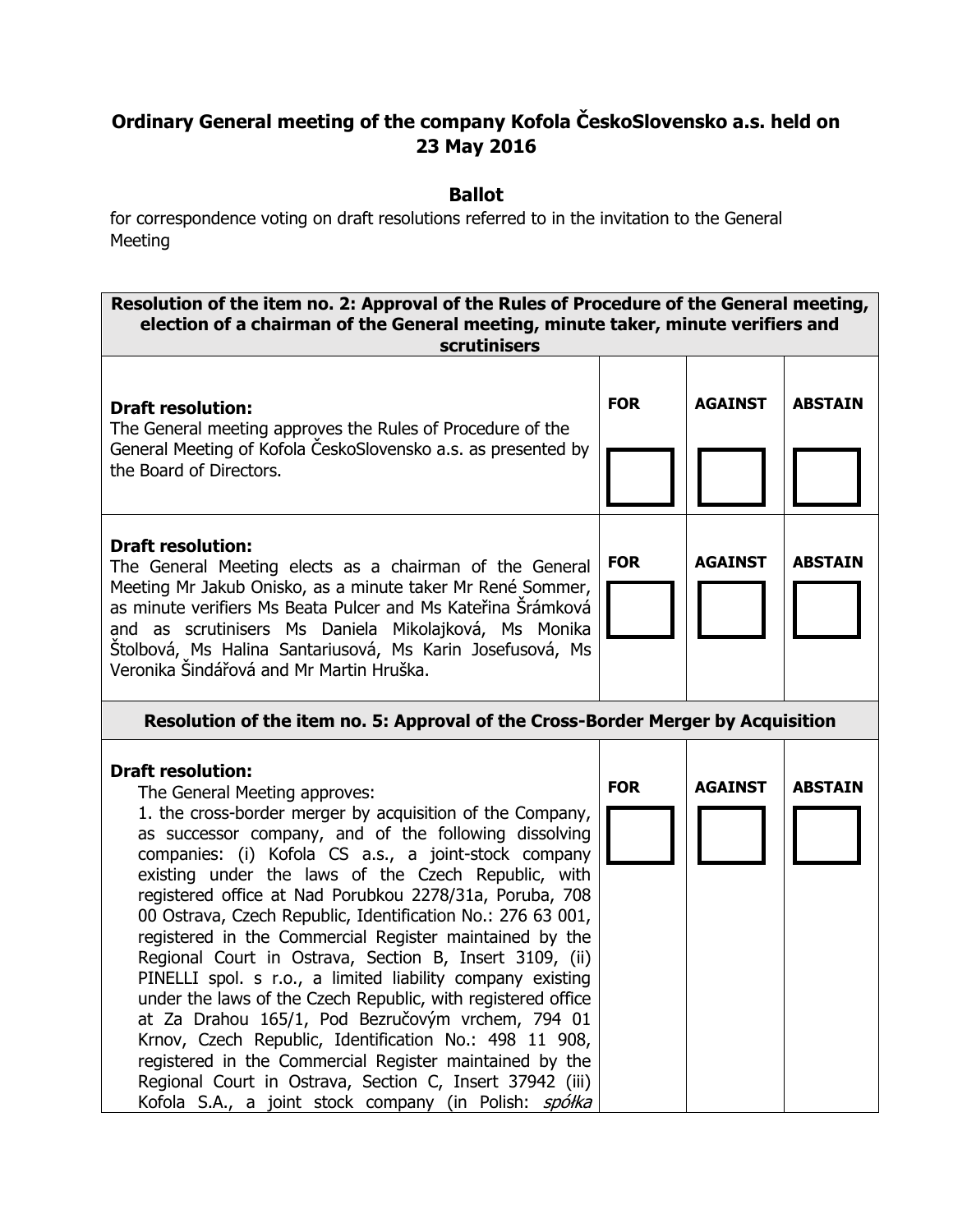| akcyjna) existing under the laws of Poland, with its<br>registered office at ul. Wschodnia 5, 99-300 Kutno, Poland,<br>registered in the register of the entrepreneurs of the<br>National Court Register maintained by the District Court for<br>Łódź-Śródmieście in Łódź, XX Commercial Division of the<br>National Court Register, under KRS No.: 0000134518,<br>holding REGON No.: 012771739, and (iv) KOFOLA,<br>holdinška družba d.o.o., a limited liability company (in<br>Slovenian: <i>družba z omejeno odgovornostjo</i> ) existing under<br>the laws of Republic of Slovenia, with its registered office at<br>Boračeva 37, 9252 Radenci, Republic of Slovenia,<br>6744605000, registered<br>Identification<br>No.:<br>in<br>the<br>Commercial Register maintained by the District court in<br>Ljubljana, Slovenia and Agency of the Republic of Slovenia<br>for Public Legal Records and Related Services under no.<br>2014/55764 (hereinafter as the "Cross-Border Merger<br>by Acquisition");<br>2. the project of the Cross-Border Merger by Acquisition<br>prepared and executed on 18 April 2016;<br>3. closing financial statements of the Company as of 31<br>December 2015, which is the date that precedes the<br>decisive date of the Cross-Border Merger by Acquisition,<br>prepared as ordinary financial statements;<br>4. opening balance sheet of the Company as of 1 January<br>2016, which is the decisive date of the Cross-Border Merger by |            |                |                |
|---------------------------------------------------------------------------------------------------------------------------------------------------------------------------------------------------------------------------------------------------------------------------------------------------------------------------------------------------------------------------------------------------------------------------------------------------------------------------------------------------------------------------------------------------------------------------------------------------------------------------------------------------------------------------------------------------------------------------------------------------------------------------------------------------------------------------------------------------------------------------------------------------------------------------------------------------------------------------------------------------------------------------------------------------------------------------------------------------------------------------------------------------------------------------------------------------------------------------------------------------------------------------------------------------------------------------------------------------------------------------------------------------------------------------------------------------------------------------|------------|----------------|----------------|
| Acquisition.                                                                                                                                                                                                                                                                                                                                                                                                                                                                                                                                                                                                                                                                                                                                                                                                                                                                                                                                                                                                                                                                                                                                                                                                                                                                                                                                                                                                                                                              |            |                |                |
| Resolution of the item no. 6: Approval of amendments to the Articles of Association of<br>the Company                                                                                                                                                                                                                                                                                                                                                                                                                                                                                                                                                                                                                                                                                                                                                                                                                                                                                                                                                                                                                                                                                                                                                                                                                                                                                                                                                                     |            |                |                |
|                                                                                                                                                                                                                                                                                                                                                                                                                                                                                                                                                                                                                                                                                                                                                                                                                                                                                                                                                                                                                                                                                                                                                                                                                                                                                                                                                                                                                                                                           | <b>FOR</b> | <b>AGAINST</b> | <b>ABSTAIN</b> |
| <b>Draft resolution:</b>                                                                                                                                                                                                                                                                                                                                                                                                                                                                                                                                                                                                                                                                                                                                                                                                                                                                                                                                                                                                                                                                                                                                                                                                                                                                                                                                                                                                                                                  |            |                |                |
| The General meeting decides that the Articles of Association of<br>the Company are amended as stated in a proposal of the Board<br>of Directors submitted to the General meeting.                                                                                                                                                                                                                                                                                                                                                                                                                                                                                                                                                                                                                                                                                                                                                                                                                                                                                                                                                                                                                                                                                                                                                                                                                                                                                         |            |                |                |
| Resolution of the item no. 9: Approval of the consolidated financial statements of<br>KOFOLA group for the year 2015                                                                                                                                                                                                                                                                                                                                                                                                                                                                                                                                                                                                                                                                                                                                                                                                                                                                                                                                                                                                                                                                                                                                                                                                                                                                                                                                                      |            |                |                |
| <b>Draft resolution:</b>                                                                                                                                                                                                                                                                                                                                                                                                                                                                                                                                                                                                                                                                                                                                                                                                                                                                                                                                                                                                                                                                                                                                                                                                                                                                                                                                                                                                                                                  | <b>FOR</b> | <b>AGAINST</b> | <b>ABSTAIN</b> |
| The General meeting of the company Kofola ČeskoSlovensko                                                                                                                                                                                                                                                                                                                                                                                                                                                                                                                                                                                                                                                                                                                                                                                                                                                                                                                                                                                                                                                                                                                                                                                                                                                                                                                                                                                                                  |            |                |                |
| a.s. approves the consolidated financial statements of KOFOLA<br>group for the year ended December 31, 2015.                                                                                                                                                                                                                                                                                                                                                                                                                                                                                                                                                                                                                                                                                                                                                                                                                                                                                                                                                                                                                                                                                                                                                                                                                                                                                                                                                              |            |                |                |
| Resolution of the item no. 10: Decision on dealing with the Company's profit or loss in<br>2015                                                                                                                                                                                                                                                                                                                                                                                                                                                                                                                                                                                                                                                                                                                                                                                                                                                                                                                                                                                                                                                                                                                                                                                                                                                                                                                                                                           |            |                |                |
|                                                                                                                                                                                                                                                                                                                                                                                                                                                                                                                                                                                                                                                                                                                                                                                                                                                                                                                                                                                                                                                                                                                                                                                                                                                                                                                                                                                                                                                                           |            |                |                |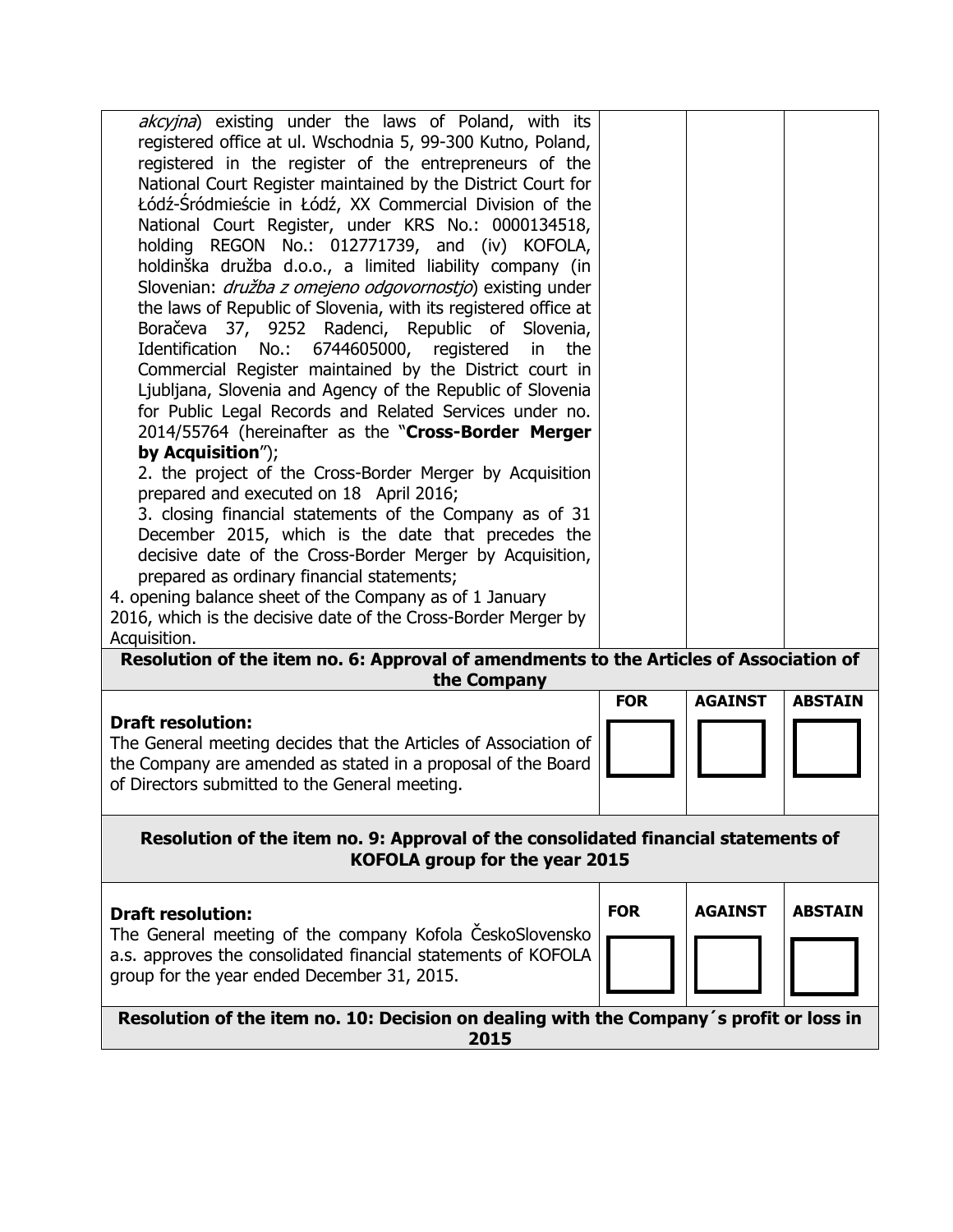| <b>Draft resolution:</b><br>The General Meeting of the company Kofola ČeskoSlovensko<br>a.s. decides to deal with an economic result for the period from<br>January 1, 2015 to December 31, 2015 in the following way:<br>transfer a loss in the amount of CZK 12,277,618.58 to account<br>of accumulated losses of previous years.                                                                                                                    | <b>FOR</b> | <b>AGAINST</b> | <b>ABSTAIN</b> |
|--------------------------------------------------------------------------------------------------------------------------------------------------------------------------------------------------------------------------------------------------------------------------------------------------------------------------------------------------------------------------------------------------------------------------------------------------------|------------|----------------|----------------|
| Resolution of the item no. 12: Appointment of auditor for the financial period of 2016                                                                                                                                                                                                                                                                                                                                                                 |            |                |                |
| <b>Draft resolution:</b><br>The General Meeting of the company Kofola CeskoSlovensko<br>a.s. appoints the company PricewaterhouseCoopers Audit,<br>s.r.o., Identification number: 40765521, registered office:<br>Hvězdova 1734/2c, Nusle, 140 00 Praha 4 as the auditor for<br>statutory audit for the accounting period of 2016.                                                                                                                     | <b>FOR</b> | <b>AGAINST</b> | <b>ABSTAIN</b> |
| Resolution of the item no. 13: Taking cognizance of resignation of a member of the<br>Supervisory Board and approval of a different office termination date at the request of<br>the resigning member and appointment of a member of the Supervisory body of the<br><b>Company</b>                                                                                                                                                                     |            |                |                |
| <b>Draft resolution:</b><br>The General Meeting discussed the notice of resignation of Mr.<br>Dariusz Romuald Prończuk, born 14.10.1961, residing in 02 -<br>776 Warsaw, Podpułkownika Zbigniewa Stanisława Kiedacza 12<br>C, the Republic of Poland as a member of the Supervisory<br>Board and hereby approves the request of Mr. Dariusz<br>Romuald Prończuk for termination of his office of member of<br>the Supervisory Board as of 23 May 2016. | <b>FOR</b> | <b>AGAINST</b> | <b>ABSTAIN</b> |
| <b>Draft resolution:</b><br>The General Meeting elects as a member of the Supervisory<br>Board Mr. Ivan Jakúbek, born on 22 November 1978, residing<br>in Drotarska cesta 90, 811 02, Bratislava, Slovak Republic.                                                                                                                                                                                                                                     | <b>FOR</b> | <b>AGAINST</b> | ABSTAIN        |
| Resolution of the item no. 14: Approval of rewards of members of the Supervisory<br><b>Board</b>                                                                                                                                                                                                                                                                                                                                                       |            |                |                |
| <b>Draft resolution:</b><br>The General Meeting approves providing of a reward to the<br>members of the Supervisory Board consists of the amount of<br>36,000 CZK per month payable within the following month and<br>subscribing for the member of the Supervisory Board<br>Directors and Officers (D&O) liability insurance.                                                                                                                         | <b>FOR</b> | <b>AGAINST</b> | <b>ABSTAIN</b> |